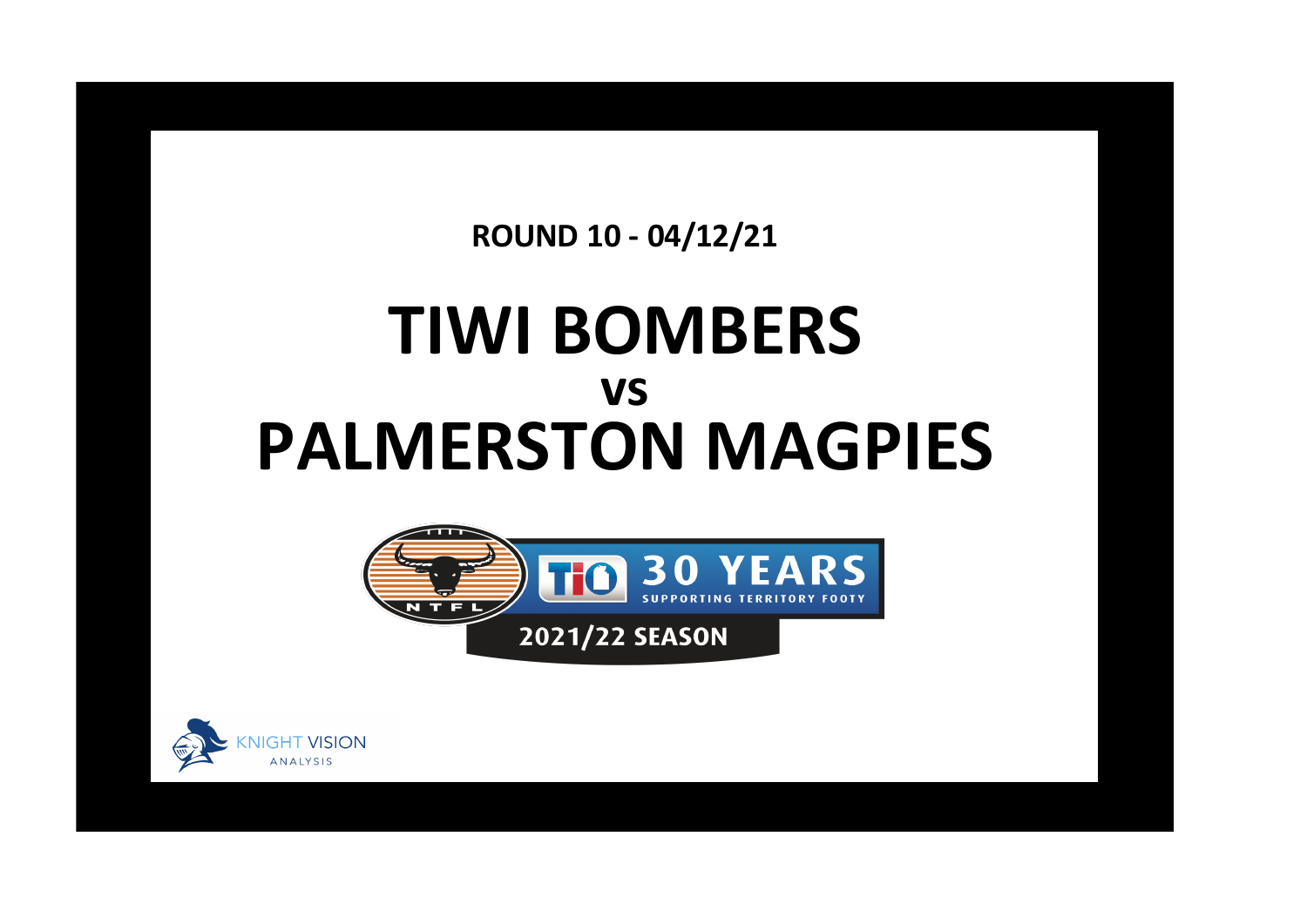|                         |                         | <b>Tiwi Bombers</b>     |      |                |                          |                | <b>Palmerston Magpies</b> |                         |                |                         | <b>Differential</b> |                |                |                |              |  |  |
|-------------------------|-------------------------|-------------------------|------|----------------|--------------------------|----------------|---------------------------|-------------------------|----------------|-------------------------|---------------------|----------------|----------------|----------------|--------------|--|--|
| Q1                      | Q <sub>2</sub>          | Q <sub>3</sub>          | Q4   | <b>TOTAL</b>   |                          | Q <sub>1</sub> | Q <sub>2</sub>            | Q <sub>3</sub>          | Q4             | <b>TOTAL</b>            | Q1                  | Q <sub>2</sub> | Q <sub>3</sub> | Q <sub>4</sub> | <b>TOTAL</b> |  |  |
| 37                      | 37                      | 39                      | 56   | 169            | <b>Kicks</b>             | 57             | 66                        | 57                      | 69             | 249                     | $-20$               | $-29$          | $-18$          | $-13$          | $-80$        |  |  |
| 19                      | 19                      | 9                       | 22   | 69             | <b>Handballs</b>         | 36             | 24                        | 30                      | 21             | 111                     | $-17$               | $-5$           | $-21$          | $+1$           | $-42$        |  |  |
| 56                      | 56                      | 48                      | 78   | 238            | <b>Disposals</b>         | 93             | 90                        | 87                      | 90             | 360                     | $-37$               | $-34$          | $-39$          | $-12$          | $-122$       |  |  |
| 1.95                    | 1.95                    | 4.33                    | 2.55 | 2.45           | <b>K:H Ratio</b>         | 1.58           | 2.75                      | 1.90                    | 3.29           | 2.24                    | $+0.36$             | $-0.80$        | $+2.43$        | $-0.74$        | $+0.21$      |  |  |
| 51%                     | 49%                     | 49%                     | 70%  | 56%            | Kick Eff. %              | 74%            | 65%                       | 67%                     | 77%            | 71%                     | $-22%$              | $-17%$         | $-18%$         | $-7%$          | $-14%$       |  |  |
| 79%                     | 84%                     | 67%                     | 68%  | 75%            | <b>Handball Eff. %</b>   | 81%            | 88%                       | 93%                     | 90%            | 87%                     | $-2%$               | $-3%$          | $-27%$         | $-22%$         | $-12%$       |  |  |
| 5                       | 6                       | $\overline{7}$          | 3    | 21             | <b>Clangers</b>          | 5              | 4                         | 4                       | 5              | 18                      | $\mathbf{0}$        | $+2$           | $+3$           | $-2$           | $+3$         |  |  |
| 24                      | 23                      | 22                      | 29   | 98             | <b>Cont. Poss</b>        | 34             | 34                        | 17                      | 21             | 106                     | $-10$               | $-11$          | $+5$           | $+8$           | $-8$         |  |  |
| 30                      | 34                      | 25                      | 51   | 140            | <b>Unc. Poss</b>         | 58             | 54                        | 69                      | 69             | 250                     | $-28$               | $-20$          | $-44$          | $-18$          | $-110$       |  |  |
| 13                      | 12                      | 15                      | 29   | 69             | <b>Marks</b>             | 27             | 23                        | 30                      | 36             | 116                     | $-14$               | $-11$          | $-15$          | $-7$           | $-47$        |  |  |
| 12                      | 9                       | 11                      | 25   | 57             | <b>Unc. Marks</b>        | 25             | 21                        | 29                      | 34             | 109                     | $-13$               | $-12$          | $-18$          | $-9$           | $-52$        |  |  |
| 1                       | 3                       | 4                       | 4    | 12             | <b>Cont. Marks</b>       | $\overline{2}$ | $\overline{2}$            | 1                       | 2              | $\overline{\mathbf{z}}$ | $-1$                | $+1$           | $+3$           | $+2$           | $+5$         |  |  |
| 2                       | 3                       | $\mathbf{1}$            | 4    | 10             | <b>Int. Marks</b>        | 1              | $\overline{2}$            | 4                       | 3              | 10                      | $+1$                | $+1$           | $-3$           | $+1$           | $\mathbf{0}$ |  |  |
| $\overline{2}$          | $\overline{2}$          | 1                       | 8    | 13             | <b>F50 Marks</b>         | 3              | 5                         | 3                       | 6              | 17                      | $-1$                | $-3$           | $-2$           | $+2$           | $-4$         |  |  |
| 12                      | 13                      | 5                       | 15   | 45             | <b>Handball Receives</b> | 25             | 21                        | 29                      | 19             | 94                      | $-13$               | $-8$           | $-24$          | $-4$           | $-49$        |  |  |
| 19                      | 16                      | 12                      | 21   | 68             | <b>Groundball Gets</b>   | 29             | 30                        | 14                      | 18             | 91                      | $-10$               | $-14$          | $-2$           | $+3$           | $-23$        |  |  |
| 3                       | 5                       | 3                       | 7    | 18             | <b>Hitouts</b>           | 10             | 3                         | 5                       | 4              | 22                      | $-7$                | $+2$           | $-2$           | $+3$           | $-4$         |  |  |
| $\overline{\mathbf{z}}$ | $\overline{\mathbf{z}}$ | 4                       | 9    | 27             | <b>Clearances</b>        | 10             | 5                         | 4                       | 6              | 25                      | $-3$                | $+2$           | $\mathbf{0}$   | $+3$           | $+2$         |  |  |
| 12                      | 8                       | $\overline{ }$          | 3    | 30             | <b>Tackles</b>           | 15             | 12                        | 12                      | 8              | 47                      | $-3$                | $-4$           | $-5$           | $-5$           | $-17$        |  |  |
| 5                       | 4                       | 3                       | 5    | 17             | <b>One Percenters</b>    | 5              | 5                         | 4                       | 5              | 19                      | $\mathbf{0}$        | $-1$           | $-1$           | $\mathbf{0}$   | $-2$         |  |  |
| $\overline{2}$          | $\overline{\mathbf{2}}$ | $\overline{\mathbf{3}}$ | 4    | 11             | <b>Spoils</b>            | 3              | 5                         | 2                       | 4              | 14                      | $-1$                | $-3$           | $+1$           | $\mathbf 0$    | $-3$         |  |  |
| 5                       | 6                       | $\overline{7}$          | 6    | 24             | <b>Frees For</b>         | 4              | 5                         | $\overline{\mathbf{3}}$ | 4              | 16                      | $+1$                | $+1$           | $+4$           | $+2$           | $+8$         |  |  |
| 4                       | 5                       | $\overline{\mathbf{3}}$ | 4    | 16             | <b>Frees Against</b>     | 5              | 6                         | $\overline{7}$          | 6              | 24                      | $-1$                | $-1$           | $-4$           | $-2$           | $-8$         |  |  |
| 9                       | 8                       | 10                      | 13   | 40             | <b>Inside 50s</b>        | 11             | 14                        | 11                      | 15             | 51                      | $-2$                | $-6$           | $-1$           | $-2$           | $-11$        |  |  |
| 6                       | $\overline{7}$          | 9                       | 11   | 33             | <b>Rebound 50s</b>       | 6              | $\overline{7}$            | 10                      | 10             | 33                      | $\mathbf{0}$        | $\mathbf{0}$   | $-1$           | $+1$           | $\mathbf{0}$ |  |  |
| 56%                     | 50%                     | 20%                     | 62%  | 48%            | Score / 150 %            | 55%            | 71%                       | 82%                     | 47%            | 63%                     | $+1%$               | $-21%$         | $-62%$         | $+15%$         | $-15%$       |  |  |
| 3                       | $\mathbf{1}$            | $\mathbf 0$             | 3    | $\overline{7}$ | Goals                    | 5              | $\overline{ }$            | $\overline{2}$          | 5              | 19                      | $-2$                | $-6$           | $-2$           | $-2$           | $-12$        |  |  |
| $\overline{2}$          | 3                       | $\overline{2}$          | 5    | 12             | <b>Behinds</b>           | 1              | 3                         | $\overline{ }$          | $\overline{2}$ | 13                      | $+1$                | $\Omega$       | $-5$           | $+3$           | $-1$         |  |  |
| 20                      | 9                       | 2                       | 23   | 54             | <b>Score</b>             | 31             | 45                        | 19                      | 32             | 127                     | $-11$               | $-36$          | $-17$          | $-9$           | $-73$        |  |  |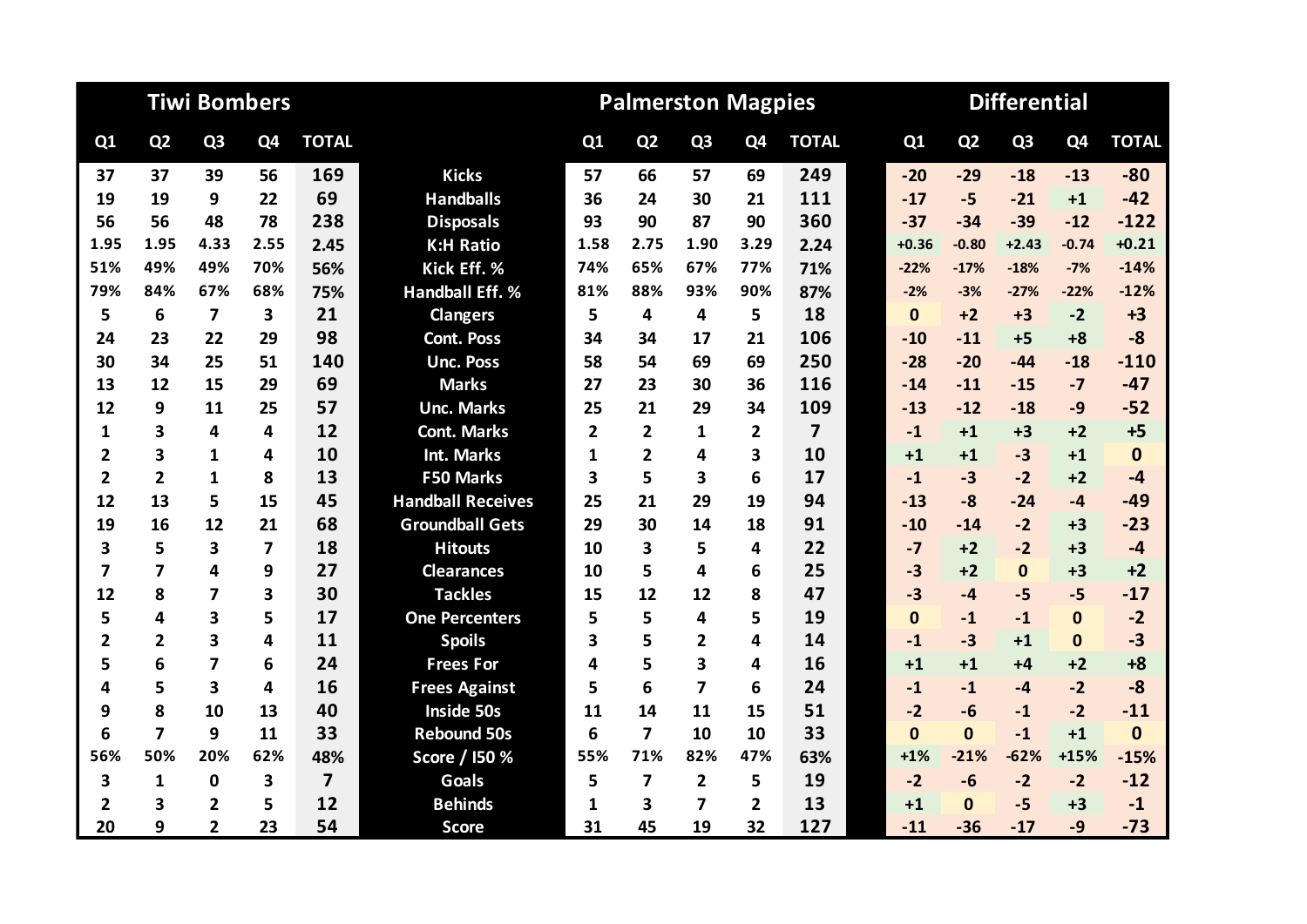|                       |     |     |     |                        |             |                |           |        |       |       |      |    | <b>Tiwi Bombers</b> |     |       |    |            |       |      |              |                |              |            |                        |       |             |                     |
|-----------------------|-----|-----|-----|------------------------|-------------|----------------|-----------|--------|-------|-------|------|----|---------------------|-----|-------|----|------------|-------|------|--------------|----------------|--------------|------------|------------------------|-------|-------------|---------------------|
| <b>Player</b>         | К   | н   | D   |                        | KE% HE% CLG |                | <b>CP</b> | UP     | M     | UM    | CM   |    | IM F50M HR GBG      |     |       | HO | <b>CLR</b> |       | 1%   | <b>SP</b>    | FF.            | FA           | <b>150</b> | <b>R50</b>             | G     | В           | <b>SA</b>           |
| 23 N Hooker           | 22  | 3   | 25  | 77%                    | 100%        | 1              |           | 18     | 4     | 3     | 1    | 1  | 0                   | 4   | 3     | 0  | 0          | 3     | 0    | 0            | 3              | 0            |            | 13                     | 0     | 0           | 0<br>.              |
| 38 D Munkara          | 19  | 6   | 25  | 63%                    | 83%         | 0              | 7         | 16     | 5     | 4     | 1    | 1  | 1                   | 8   | 5     | 0  | 4          | 1     | 1    | 0            | 3              | 0            | 2          | 1                      | 2     | 1           | 0                   |
| 50 C Colombo          | 15  |     | 22  | 33%                    | 57%         | 2              | 12        | 10     | 5     | 4     | 1    | 0  | 2                   | 2   |       | 0  | 4          | 1     |      | 1            | 5              | 1            | 5          | 0                      | 0     | 4           | 1                   |
| 05 K Kantilla         | 10  | 6   | 16  | 50%                    | 83%         | 1              | 11        | 5      | 6     | 3     | 3    | 0  | 2                   | 2   |       | 0  | 6          | 4     | 1    | $\mathbf{1}$ | 1              | 0            | 4          | 0                      | 1     | 1           | 0                   |
| 04 M Thompson         | 7   | 8   | 15  | 43%                    | 75%         | 2              | 4         | 13     | 8     | 7     | 1    | 0  | 2                   | 1   |       | 0  | 1          | 0     | 1    | 0            | $\overline{2}$ | 2            | 2          | 0                      | 1     | 0           | 1                   |
| 08 W Robinson         | 7   | 7   | 14  | 71%                    | 43%         | 2              | 6         | 9      | 5     | 5     | 0    | 0  | 0                   | 1   | 6     | 0  | 1          | 1     | 1    | 0            | 0              | 2            | 2          | 0                      | 0     | 1           | 0                   |
| 44 J Tipuamantamirri  | 10  | 2   | 12  | 50%                    | 50%         | 1              | 7         | 5      | 2     | 2     | 0    | 0  | 0                   | 2   | 6     | 0  | 2          | 2     | 0    | 0            |                | 0            | 4          | 3                      | 0     | 0           | 1                   |
| 22 Aidan McAdam       | 6   | 5   | 11  | 67%                    | 40%         | 1              | 7         | 6      | 3     | 1     | 2    | 3  | 0                   | 4   | 4     | 0  | 0          | 3     | 1    | 1            | 1              | 2            | 2          | 2                      | 0     | 0           | 1                   |
| 09 E Puruntatameri    | 5   | 5   | 10  | 0%                     | 100%        | $\overline{2}$ | 6         | 4      | 2     | 2     | 0    | 0  | 0                   | 2   | 5     | 0  | 3          | 2     | 0    | 0            | 1              | $\mathbf{1}$ |            | 3                      | 0     | 0           | 0                   |
| 39 P Tipungwuti       | 8   | 2   | 10  | 25%                    | 50%         | 2              | 7         | 3      | 2     | 1     | 1    | 0  | 0                   | 2   | 6     | 2  | 2          | 0     | 1    | 0            | 0              | 0            | 7          | 0                      | 2     | 1           | 1                   |
| 03 D Cunningham       | 8   |     | 9   | 75%                    | 100%        | 0              | 3         | 5      | 4     | 4     | 0    | 0  |                     |     |       | 0  |            | 3     |      | 0            | 2              |              | 0          | 0                      | 0     | 1           | 2                   |
| 24 R Tiparui          | 4   | 5   | 9   | 100%                   | 80%         | 0              | 1         | 8      | 2     | 2     | 0    | 0  |                     | 4   | 0     | 0  | 0          | 2     | 0    | 0            | 1              | 0            |            | 1                      | 0     | 0           | 1                   |
| 28 J Lock             | 9   | 0   | 9   |                        | 67% #####   |                | 3         | 6      | 4     | 3     | 1    | 2  | 0                   | 1   | 2     | 15 | 0          | 0     | 0    | 0            |                | 0            | 2          | 1                      | 0     | 0           | 0                   |
| 29 G Puruntatameri    | 7   | 2   | 9   | 57%                    | 100%        | 2              | 2         | 5      | 0     | 0     | 0    | 0  | 0                   | 3   |       | 0  |            | 0     | 0    | 0            | 2              | 2            |            | 2                      | 0     | 0           | 2                   |
| 30 K De Santis        | 7   |     | 8   | 57%                    | 100%        | 0              | 2         | 6      | 3     | 3     | 0    |    | 0                   | 3   | 2     | 0  | 0          |       | 2    | 2            | Ω              |              | 0          | 2<br><b>STATISTICS</b> | 0     | 0<br>an man | 0<br>www            |
| 02 D Kruse            | 5   |     |     | 80%                    | 100%        |                | 3         | 4      | 3     |       |      | 2  | 0                   | 0   | 2     | 0  | O          |       | 3    | 2            | 0              |              | O          | 2<br>www.              | 0     | 0           | 0<br>onnoon         |
| 18 M Dunn             | 4   | 2   | 6   | 50%                    | 100%        | 0              | 3         | 4      | 2     | 2     | 0    | 0  | 0                   | 2   | 3     | 0  |            | 2     | 3    | 3            | 0              | 0            | 0          | 2<br>ana an            | 0     | 0           | 0<br>www.com        |
| 25 V Munkanome        | 4   |     | 5   | 25%                    | 100%        |                |           | 3      | 3     | 3     | 0    | 0  | 2                   | 0   |       | 0  | 0          | 0     | 0    | 0            | 0              | 0            | C          | 1                      | 0     | 1           | 1                   |
| 31 S Babui            | 3   | 2   | 5   |                        | 100% 100%   | 0              | 2         | 3      | 3     | 3     | 0    | 0  |                     | 0   | 2     | 0  | 0          | 0     | 0    | 0            | 0              | 0            |            | 0                      | 0     | 0           | 0                   |
| 36 E Turner           | 4   | 1   | 5   | 50%                    | 100%        | 0              | 4         |        | 1     | 1     | 0    | 0  | 0                   | 0   | 4     | 1  |            | 2     | 0    | 0            | 0              | 0            | 2          | 0                      | 1     | 0           | 1<br><b>TOTO OF</b> |
| 07 J Dominic McLennan | 3   | 1   | 4   | 33%                    | 100%        | 1              | 0         | 4      | 2     | 2     | 0    | 0  | 1                   | 1   | 0     | 0  | 0          | 0     | 0    | 0            | 0              | 0            | 2          | 0                      | 0     | 1           | 0                   |
| 27 B Rioli            | 2   | 0   | 2   | 0%                     | #####       | 1              | 0         | 2      | 0     | 0     | 0    | 0  | 0                   | 2   | 0     | 0  | 0          | 2     |      | 1            | -1             | 0            | 1          | 0                      | 0     | 0           | 0                   |
|                       |     |     |     |                        |             |                |           |        |       |       |      |    |                     |     |       |    |            |       |      |              |                |              |            |                        |       |             |                     |
| <b>TIWI</b>           | 169 | 69  | 238 | 56%                    | 75%         | 21             | 98        | 140    | 69    | 57    | 12   | 10 | 13                  | 45  | 68    | 18 | 27         | 30    | 17   | 11           | 24             | 16           | 40         | 33                     |       | 12          | 12                  |
| <b>PMFC</b>           | 249 | 111 | 360 |                        | 71% 87%     | 18             | 106       | 250    | 116   | 109   | 7    | 10 | 17                  | 94  | 91    | 22 | 25         | 47    | 19   | 14           | 16             | 24           | 51         | 33                     | 19    | 13          | 22                  |
| <b>Differential</b>   | -80 | -42 |     | $-122$ $-14\%$ $-12\%$ |             | $+3$           | -8        | $-110$ | $-47$ | $-52$ | $+5$ | 0  | -4                  | -49 | $-23$ | -4 | $+2$       | $-17$ | $-2$ | -3           | $+8$           | -8           | $-11$      | 0                      | $-12$ | $-1$        | $-10$               |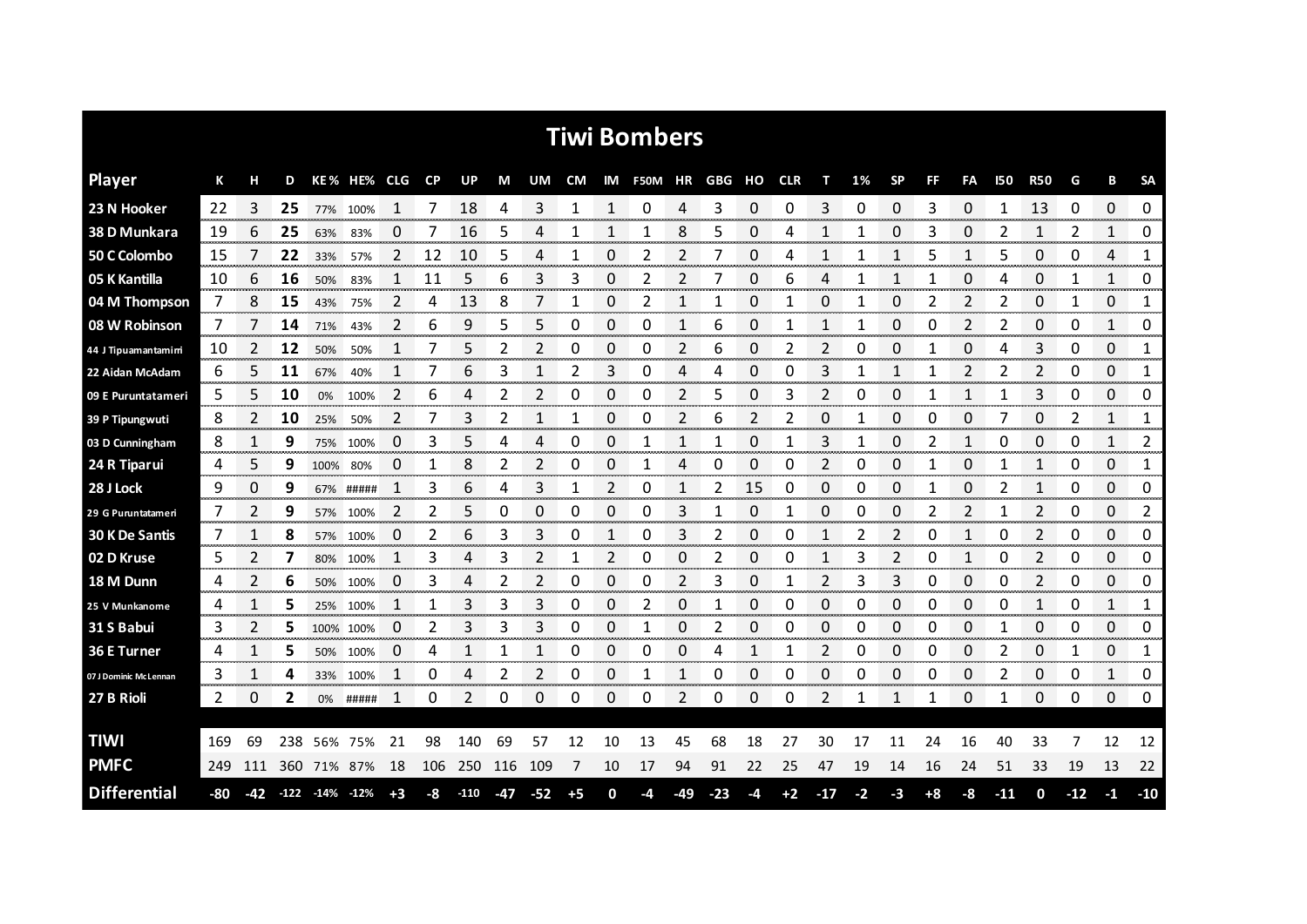|                     |     |     |     |     |                      |                |              |        |       |        |      |            | <b>Palmerston Magpies</b> |                |       |           |            |                |      |                |     |                |                |                |       |                           |                        |
|---------------------|-----|-----|-----|-----|----------------------|----------------|--------------|--------|-------|--------|------|------------|---------------------------|----------------|-------|-----------|------------|----------------|------|----------------|-----|----------------|----------------|----------------|-------|---------------------------|------------------------|
| <b>Player</b>       | К   |     | D   |     | KE% HE%              | <b>CLG</b>     | $\mathsf{C}$ | UP     | М     | UM     | CM   |            | IM F50M HR                |                | GBG   | но        | <b>CLR</b> |                | 1%   | <b>SP</b>      | FF. | FA             | 150            | <b>R50</b>     | G     | B                         | <b>SA</b>              |
| 23 L Meadows        | 21  | 16  | 37  | 62% | 88%                  | 1              | 14           | 23     | 11    | 11     | 0    | 1          | 2                         | 11             | 13    | 0         | 6          | 1              | 0    | 0              | -1  | 1              | 8              | 3              | 1     | 0                         | 3<br>                  |
| 32 B Gibbeson       | 20  | 5   | 25  | 75% | 100%                 | 1              | 5            | 19     | 10    | 8      | 2    | 1          | 3                         | 8              | 2     | 4         | 2          | 3              | 0    | 0              | 3   | 0              | 8              | 0              | 5     | 3                         | 3                      |
| 02 R Warfe          | 15  | 8   | 23  | 80% | 100%                 | 0              | 8            | 15     | 5     | 5      | 0    | 0          | 0                         | 6              |       | 0         |            | 1              | Ω    | 0              |     | 0              | 3              | 4              | 0     | 0                         | 1                      |
| 25 M McMasters      | 16  | 7   | 23  | 94% | 86%                  | 0              | 5            | 18     | 9     | 9      | 0    | 0          | 0                         | 8              | 5     | 0         | 2          | 1              | 0    | 0              | 0   | 1              | 3              | 2              | 0     | 0                         | 1                      |
| 20 E Guthrie        | 17  | 4   | 21  |     | 76% 100%             | 0              | 8            | 13     | 8     | 8      | 0    | 0          | 0                         | 4              |       | 0         | 4          | 3              | 2    | 1              | 3   | 0              | 4              | 3              | 0     | 0                         | 1                      |
| 03 Alwyn Davey      | 17  | 3   | 20  | 88% | 100%                 | 0              | 4            | 16     | 5     | 5      | 0    | 1          | 0                         | 5              | 4     | 0         | 1          | 0              | 1    | $\mathbf{1}$   | 2   | 0              | 2              | 3              | 0     | 0                         | 1                      |
| <b>18 E Betts</b>   | 15  | 5   | 20  | 60% | 100%                 | 0              | 9            | 11     | 3     | 2      | 1    | 0          | 2                         | 7              |       | 0         | 2          | 2              | 1    | 1              |     | 2              | 2              | 0              | 3     | 3                         | 4                      |
| 24 L Cross          | 10  | 10  | 20  | 50% | 90%                  | 1              | 2            | 18     | 7     | 6      | 1    | 0          | 0                         | 8              | 1     | 0         | 0          | 0              | 0    | 0              | 1   | 1              | 0              | 3              | 0     | 0                         | 0                      |
| 15 M Sutton         | 7   | 10  | 17  | 43% | 90%                  | 2              | 8            | 9      | 5     | 5      | 0    | 0          | 0                         | $\overline{2}$ | 8     | 0         | 1          | 6              | 3    | 0              | 0   | 5              | 2              | 0              | 0     | 1                         | 2                      |
| 04 S Lampton        | 9   | 6   | 15  | 78% | 83%                  | $\mathbf{1}$   | 4            | 11     | 6     | 6      | 0    | 1          | 0                         | 5              | 4     | 0         | 1          | $\overline{2}$ | 0    | 0              | 0   | 0              | 4              | 1              | 0     | 0                         | 1                      |
| 08 L Flanagan       | 12  | 3   | 15  | 92% | 67%                  | 0              | 4            | 11     | 9     | 9      | 0    | 3          | 0                         | 1              | 4     | 0         | 0          | $\mathbf{1}$   |      | 1              | 0   | 0              | 0              | 2              | 0     | 0                         | 0                      |
| 26 C Shadforth      | 11  | 4   | 15  | 45% | 75%                  | $\overline{2}$ | 4            | 11     | 4     | 4      | 0    | 0          | 0                         | 2              | 4     | 0         | 0          | 1              | 1    | 0              | 0   | 1              | 4              | 0              | 0     | 1                         | 2                      |
| 09 B McMahon        | 10  | 4   | 14  | 90% | 100%                 |                | 2            | 11     | 4     | 4      | 0    | 0          | 0                         | 5              | 2     | 0         | 0          | 3              | 2    | $\overline{2}$ | 0   | $\overline{2}$ |                | 5              | 0     | 0                         | 0                      |
| 22 D Stafford       | 11  | 2   | 13  | 64% | 50%                  |                | 5            | 8      |       | 4      | 3    | 0          | 6                         | 0              | 2     | 2         | 0          | 1              | 0    | 0              | 0   |                | 2              | 0              | 6     | 1                         | 0                      |
| 28 K Annand         | 9   | 3   | 12  | 67% | 100%                 | 2              | 4            | 9      | 6     | 6      | 0    | 0          | 0                         | 3              | 4     | 3         | 0          | 3              | 2    | 2              |     |                | 2              | 1              | 0     | 0                         | 1                      |
| 33 W Davey          | 7   | 5   | 12  | 71% | 60%                  |                | 4            | 8      | 2     | 2      | 0    | 0          |                           | 4              | 4     | 0         | 0          | 4              | 0    | 0              | C   |                | 3              | 0              | 3     | 1                         | 1<br>annan a           |
| 34 C Hampton-Timms  | 11  | 1   | 12  | 55% | 100%                 | 2              | 5            | 6      | 3     | 3      | 0    | 1          | 0                         | 3              | 3     | 0         | 2          | 3              | 2    | 2              | 2   | 2              |                | 3              | 0     | 0                         | 1<br>wana k            |
| 16 B Ugle           | 9   |     | 11  | 44% | 50%                  | 0              | 2            | 9      | 6     | 6      | 0    | ი          |                           | 2              |       | 0         | Ω          | 0              | Ω    | 0              |     | 3              |                | 0              | 0     | 2                         | 0                      |
| 01 K Groves         | 6   |     | 8   | 67% | 100%                 | 0              | 3            | 4      |       |        | 0    | 1          | 0                         | 2              | 3     | 0         | 0          | 5              |      | 1              | 0   | 1              | 0              | $\overline{2}$ | 0     | 0                         | 0                      |
| 14 H Morgan-Morris  | 4   | 4   | 8   | 75% | 100%                 |                | 2<br>manan a | 6      |       | man an | 0    | 0<br>mana. |                           | 5              | 2     | 0<br>mmm. |            | 4              |      |                | Ω   | 0<br>annon a   | <b>Secondo</b> | 0<br>oommo     | monor | 0<br><b>TOTAL CONTROL</b> | 0<br><b>CONTRACTOR</b> |
| 30 J Cole           | 4   | 3   |     | 50% | 67%                  |                | 2            | 5      | 4     | 4      | 0    |            | 0                         |                | 2     | 0         | 0          |                | 2    | 2              | 0   | 0              | 0              | 1              | 0     | 0                         | 0                      |
| 11 J Hollamby       | 2   | 4   | 6   | 50% | 75%                  |                | 2            | 3      | 0     | 0      | 0    | 0          | 0                         | 2              | 2     | 13        | 1          | 2              | 0    | 0              | 0   | 1              | 0              | 0              | 0     | 0                         | 0                      |
|                     |     |     |     |     |                      |                |              |        |       |        |      |            |                           |                |       |           |            |                |      |                |     |                |                |                |       |                           |                        |
| <b>PMFC</b>         | 249 | 111 | 360 | 71% | 87%                  | 18             | 106          | 250    | 116   | 109    |      | 10         | 17                        | 94             | 91    | 22        | 25         | 47             | 19   | 14             | 16  | 24             | 51             | 33             | 19    | 13                        | 22                     |
| <b>TIWI</b>         | 169 | 69  | 238 |     | 56% 75%              | 21             | 98           | 140    | 69    | 57     | 12   | 10         | 13                        | 45             | 68    | 18        | 27         | 30             | 17   | 11             | 24  | 16             | 40             | 33             | 7     | 12                        | 12                     |
| <b>Differential</b> | +80 |     |     |     | $+42$ +122 +14% +12% | -3             | $+8$         | $+110$ | $+47$ | $+52$  | $-5$ | 0          | $+4$                      | $+49$          | $+23$ | $+4$      | $-2$       | $+17$          | $+2$ | $+3$           | -8  | $+8$           | $+11$          | 0              | $+12$ | $+1$                      | $+10$                  |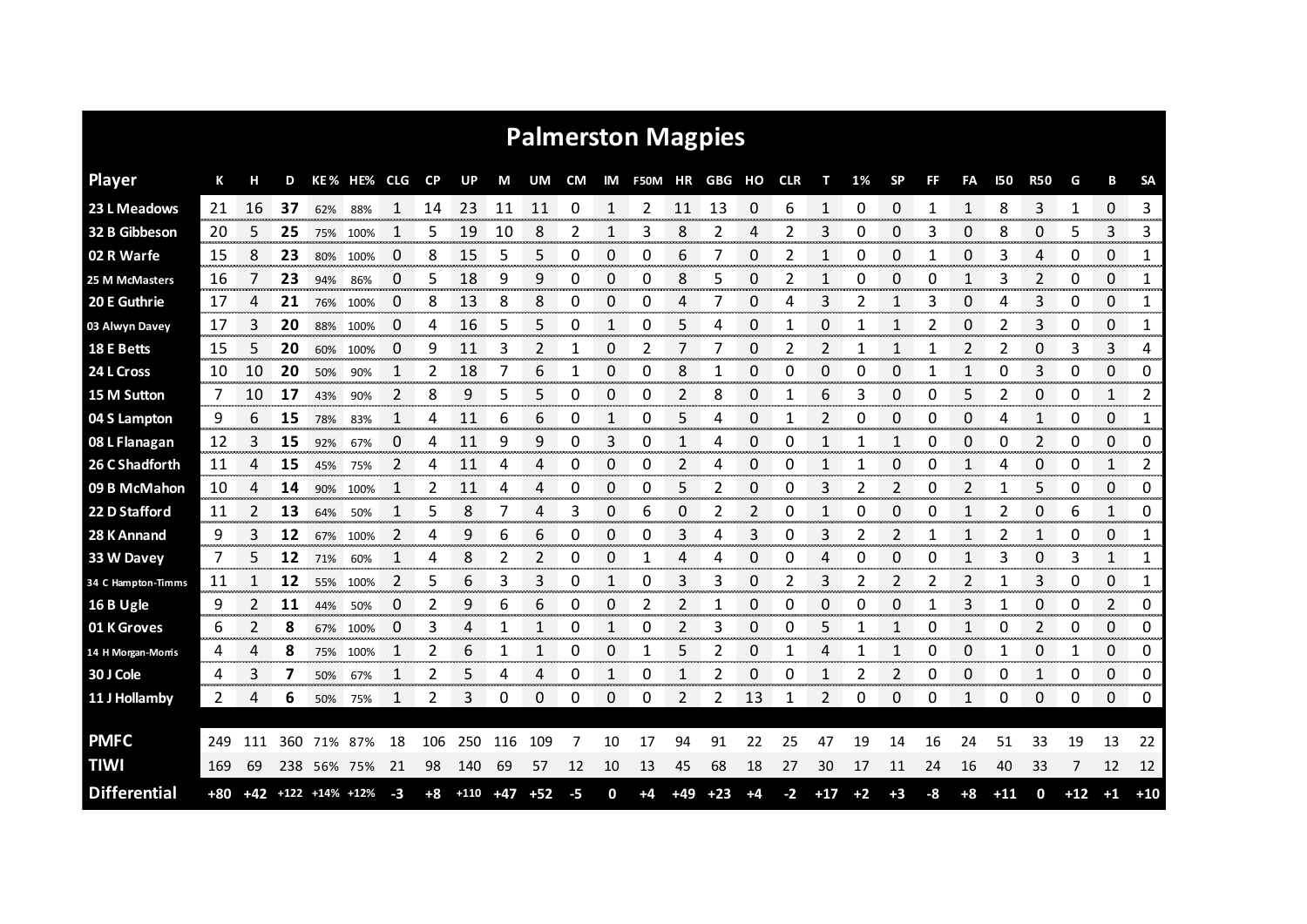|                        |             | <b>Score Sources</b> |
|------------------------|-------------|----------------------|
|                        | <b>TIWI</b> | <b>PMFC</b>          |
| <b>Turnover</b>        | 5.7.37      | 14.8.92              |
| <b>Stoppage</b>        | 2.4.16      | 5.4.34               |
| <b>Kick In</b>         | 0.1.1       | 0.1.1                |
| <b>TOTAL</b>           | 7.12.54     | 19.13.127            |
|                        |             | Defensive 50         |
| <b>Turnover</b>        | 1.2.8       | 5.2.32               |
| <b>Stoppage</b>        | 0.0.0       | 0.0.0                |
| <b>Kick In</b>         | 0.1.1       | 0.1.1                |
| <b>TOTAL</b>           | 1.3.9       | 5.3.33               |
|                        |             | <b>Midfield</b>      |
| <b>Turnover</b>        | 3.3.21      | 5.4.34               |
| <b>Centre Bounce</b>   | 2.2.14      | 2.2.14               |
| <b>B/ARC Stoppages</b> | 0.1.1       | 3.2.20               |
| <b>TOTAL</b>           | 5.6.36      | 10.8.68              |
|                        |             | Forward 50           |
| <b>Turnover</b>        | 1.2.8       | 4.2.26               |
| <b>Stoppage</b>        | 0.1.1       | 0.0.0                |
| <b>TOTAL</b>           | 1.3.9       | 4.2.26               |